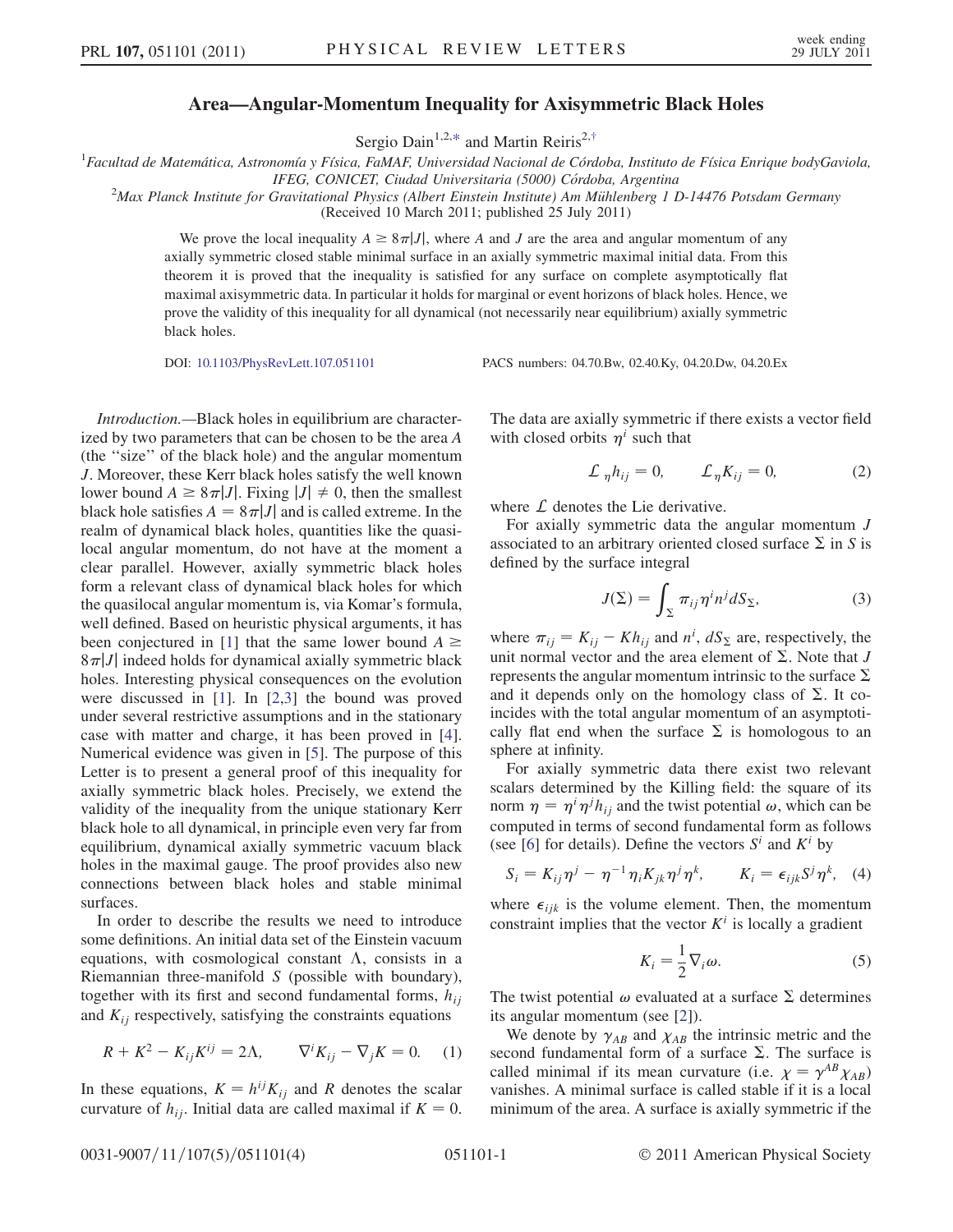Killing field  $\eta^i$  is tangent to it. For axially symmetric surfaces, we have (outside the axis) a canonical adapted triad defined by  $(n^i, \xi^i, \eta^i)$ , where  $n^i$  is the unit normal vector to  $\Sigma$  and  $\xi^i$  is an unit vector tangent to the surface and orthogonal to  $\eta^i$ .

The local geometry near the horizon of an extreme Kerr black hole plays an important role as limit case in our result. This geometry is characterized by the concept of an extreme Kerr throat sphere, with angular momentum  $J$ , defined as follows (see [[1](#page-3-2)]). The sphere is embedded in an initial data with intrinsic metric given by

$$
\gamma_0 = 4J^2 e^{-\sigma_0} d\theta^2 + e^{\sigma_0} \sin^2 \theta d\phi^2, \qquad (6)
$$

<span id="page-1-7"></span>where

$$
\sigma_0 = \ln(4|J|) - \ln(1 + \cos^2\theta). \tag{7}
$$

<span id="page-1-8"></span>Moreover, the sphere must be totally geodesic (i.e.,  $\chi_{AB} = 0$ , the twist potential evaluated at the surface must be given by

$$
\omega_0 = -\frac{8J\cos\theta}{1 + \cos^2\theta},\tag{8}
$$

and the components of the second fundamental

$$
K_{ij}\xi^i = K_{ij}n^j n^i = K_{ij}\eta^j \eta^i = 0,
$$
\n(9)

must vanish at the surface.

The following is the main result of this article.

Theorem 1.—Consider an axisymmetric, vacuum and maximal initial data, with a non-negative cosmological constant. Assume that the initial data contain an orientable closed stable minimal axially symmetric surface  $\Sigma$ . Then

$$
A \ge 8\pi|J|,\tag{10}
$$

<span id="page-1-0"></span>where A is the area and J the angular momentum of  $\Sigma$ . Moreover, if the equality in [\(10\)](#page-1-0) holds then  $\Lambda = 0$  and the local geometry of the surface  $\Sigma$  is an extreme Kerr throat sphere.

Theorem 1 has a remarkable consequence. Namely, for every orientable and closed surface  $\Sigma$  in a (complete) axisymmetric datum with several asymptotically flat ends the inequality [\(10\)](#page-1-0) holds. It is, in particular, satisfied by the event or marginal horizon of an axially symmetric black hole. This proves the conjecture raised in [[1](#page-3-2)]. We will briefly outline this phenomenon. Further details will appear elsewhere. For such class of manifolds, it follows from a general result [[7](#page-3-8)], that for every closed surface  $\Sigma$ there exist a finite set of possibly repeated stable minimal surfaces  $\{\Sigma_i\}$ , such the sum of its areas is equal to the infimum of the areas among all the isotonic variations of  $\Sigma$ . infimum of the areas among all the isotopic variations of  $\Sigma$ . Furthermore, because  $\overline{\mathsf{U}}\Sigma_i$  is the measure theoretical<br>limit of isotopies of  $\Sigma$  (171) it is deduced that  $|I(\Sigma)| \leq$ limit of isotopies of  $\Sigma$  ([[7](#page-3-8)]), it is deduced that  $|J(\Sigma \nabla | I(\Sigma e)|)$  were  $\Sigma e$  are those  $\Sigma e$  that are orientated  $\sum |J(\Sigma_i^o)|$  were  $\Sigma_i^o$  are those  $\Sigma_i$ 's that are orientable.<br>Finally it is shown that in our setting each each  $\Sigma_i^o$ Finally it is shown that, in our setting, each each  $\Sigma_i^o$ must be an axially symmetric sphere. Theorem 1 applies for each  $\Sigma_i$  and the claim follows.

*Proof.*—We first observe that if  $J \neq 0$  then the surface  $\Sigma$ is diffeomorphic to  $S^2$ . This follows from a classical result of [[8](#page-3-9)] since the integral of the scalar curvature is strictly positive on  $\Sigma$ . Let  $\overline{F}_t:\mathbb{R} \times S^2 \to S$  be a flow of surfaces<br>parametrized by  $t \in \mathbb{R}$  such that  $F|_{s=0}(S^2) = \Sigma$ . We imparametrized by  $t \in \mathbb{R}$ , such that  $F|_{t=0}(S^2) = \Sigma$ . We im-<br>nose that the family satisfies the equation  $\dot{F}^i|_{s=0} = \alpha n^i$ pose that the family satisfies the equation  $\dot{F}^i|_{t=0} = \alpha n^i$ ,<br>where dot denotes derivatives with respect to  $t$ ,  $n^i$  is the where dot denotes derivatives with respect to  $t$ ,  $n^{i}$  is the unit normal to  $\Sigma$  and  $\alpha$  is an arbitrary function on  $\Sigma$  that will be fixed later on. As before,  $\gamma_{AB}$  and  $\chi_{AB}$  denote the intrinsic metrics and the second fundamental forms of the surfaces  $F_t(S^2)$ .

<span id="page-1-1"></span>The derivative of the mean curvature along the flow  $F$  is given by

$$
\dot{\chi} = -\Delta_{\Sigma} \alpha - (\chi_{AB} \chi^{AB} + R_{ij} n^i n^j) \alpha, \qquad (11)
$$

where  $\Delta_{\Sigma}$  is the Laplacian with respect to  $\gamma_{AB}$ . We use the relation

$$
R_{\Sigma} = R - 2R_{ij}n^i n^j + \chi^2 - \chi_{AB}\chi^{AB}, \qquad (12)
$$

<span id="page-1-2"></span>to write  $R_{ij}n^i n^j$  in terms of  $R_{\Sigma}$  (the scalar curvature of  $\gamma_{AB}$ ) in Eq. ([11](#page-1-1)). We obtain

$$
\dot{\chi} = -\Delta_{\Sigma}\alpha - \frac{1}{2}(R - R_{\Sigma} + \chi^2 + \chi_{AB}\chi^{AB})\alpha. \tag{13}
$$

<span id="page-1-3"></span>For a minimal surface  $\chi = 0$  and the stability condition on  $\Sigma$  implies that

$$
\ddot{A}|_{t=0} = \int \alpha \dot{\chi} dS_{\Sigma} \ge 0, \tag{14}
$$

where  $dS_{\Sigma}$  is the area element with respect to  $\gamma_{AB}$ .

<span id="page-1-5"></span>We multiply Eq. [\(13\)](#page-1-2) by  $\alpha$ , integrate it over  $\sum_{n=1}^{\infty}$  and use condition [\(14\)](#page-1-3) to obtain

$$
\int (|D\alpha|^2 + \frac{1}{2}R_{\Sigma}\alpha^2) dS_{\Sigma} \ge \frac{1}{2} \int (R + \chi_{AB}\chi^{AB}) \alpha^2 dS_{\Sigma}.
$$
\n(15)

Note that only derivatives intrinsic to  $\Sigma$  appear on the left hand side of this inequality.

<span id="page-1-4"></span>By assumption, the surface  $\Sigma$  is axially symmetric, therefore it intersects the axis of symmetry at two points, which we define to be the poles of  $\Sigma$ . A general axially symmetric metric on  $S^2$  can be written in the form

$$
\gamma = e^{\sigma} [e^{2q} d\theta^2 + \sin^2 \theta d\phi^2], \qquad (16)
$$

<span id="page-1-9"></span>where  $\sigma$ , q are regular functions of  $\theta$ . The coordinates  $(\theta, \phi)$  cover the sphere  $\theta \in [0, \pi]$ ,  $\phi \in [0, 2\pi)$ . The poles are given by  $\theta = 0, \pi$ . The axial Killing vector is given by  $\partial_{\phi}$  and the square of its norm is given by

$$
\eta = e^{\sigma} \sin^2 \theta. \tag{17}
$$

<span id="page-1-6"></span>In these coordinates the determinant of the metric and the scalar curvature are given, respectively, by

$$
\sqrt{\det(\gamma)} = e^{\sigma + q} \sin \theta, \tag{18}
$$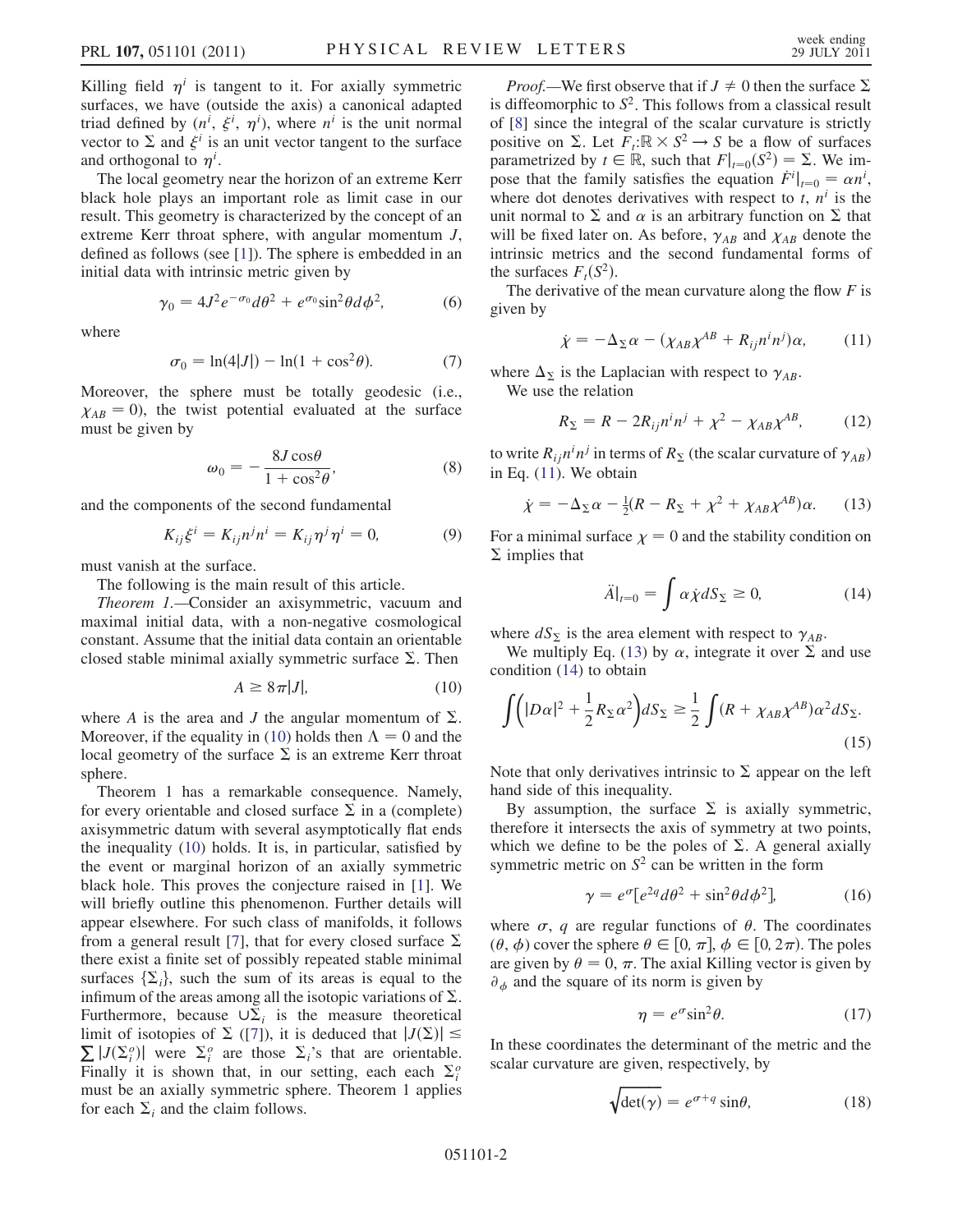$$
R_{\Sigma} = \frac{e^{-\sigma - 2q}}{\sin \theta} [2q' \cos \theta + \sin \theta \sigma' q' + 2 \sin \theta - (\sin \theta \sigma')'],
$$
\n(19)

where prime denotes derivative with respect to  $\theta$ .

<span id="page-2-0"></span>We want to find a change of coordinates  $\tilde{\theta}(\theta)$  such that in the new coordinates the metric has the same form, namely

$$
\gamma = e^{\tilde{\sigma}} \left[e^{2\tilde{q}} (d\tilde{\theta}^2) + \sin^2 \tilde{\theta} d\phi^2\right].
$$
 (20)

<span id="page-2-1"></span>and such that

$$
\tilde{\sigma} + \tilde{q} = c,\tag{21}
$$

where  $c$  is a constant. Comparing [\(16\)](#page-1-4) with [\(20\)](#page-2-0) we obtain the following relations

$$
e^{\sigma} \sin^2 \theta = e^{\tilde{\sigma}} \sin^2 \tilde{\theta}, \qquad e^{\sigma/2 + q} = e^{\tilde{\sigma}/2 + \tilde{q}} \tilde{\theta}'. \qquad (22)
$$

Using these equations and the condition ([21](#page-2-1)) we obtain

$$
\tilde{\theta}'\sin\tilde{\theta} = e^{-c+\sigma+q}\sin\theta.
$$
 (23)

<span id="page-2-2"></span>This equation can be integrated to obtain

$$
\cos\tilde{\theta} - 1 = -e^{-c} \int_0^{\theta} e^{\sigma + q} \sin\tilde{\theta} d\tilde{\theta}.
$$
 (24)

Where we have fixed the integration constant with the condition  $\tilde{\theta}(0) = 0$ . The constant c is fixed with the condition  $\tilde{\theta}(\pi) = \pi$ . Using  $\cos[\tilde{\theta}(\pi)] = -1$ , from [\(24\)](#page-2-2) we obtain

$$
e^c = \frac{1}{2} \int_0^{\pi} e^{\sigma + q} \sin \bar{\theta} d\bar{\theta}.
$$
 (25)

The constant c is related to the area of the surface  $\Sigma$  by

$$
A = \int dS_{\Sigma} = 2\pi \int_0^{\pi} e^{\sigma + q} \sin\theta d\theta = 4\pi e^c.
$$
 (26)

Note also that  $dS_{\Sigma} = e^{c} dS_{0}$ , where  $dS_{0} = \sin \theta d\theta d\phi$  is the area element of the standard metric in  $S^{2}$ the area element of the standard metric in  $S^2$ .

<span id="page-2-3"></span>The regularity conditions on the metric at the axis imply that  $\tilde{q}(\tilde{\theta}=0, \pi) = 0$ . Hence, by Eq. [\(21\)](#page-2-1), in these coordinates we have

$$
\tilde{\sigma}(\tilde{\theta} = 0) = \tilde{\sigma}(\tilde{\theta} = \pi).
$$
 (27)

From now on, we assume that this coordinate system is used and we denote the functions and the coordinates without the tilde.

The key step in the proof is to chose the lapse function  $\alpha$ to be

$$
\alpha = e^{c - \sigma/2}.\tag{28}
$$

Using this choice of  $\alpha$  we can explicitly calculate the left hand side of inequality [\(15\)](#page-1-5)

$$
\int (|D\alpha|^2 + \frac{1}{2}R_{\Sigma}\alpha^2) dS_{\Sigma}
$$
  
=  $e^c \left[4\pi(c+1) - \int (\sigma + \frac{1}{4}\sigma'^2) dS_0 \right],$  (29)

where we have used the expression [\(19\)](#page-1-6) for  $R_{\Sigma}$ , the condition [\(21\)](#page-2-1) and the boundary condition ([27](#page-2-3)). For the right hand side of ([15](#page-1-5)) we use the Hamiltonian constraint [\(1](#page-0-0)) and the hypothesis that the data are maximal to write the scalar curvature as

$$
R = K_{ij}K^{ij} + \Lambda.
$$
 (30)

Using the adapted triad  $(n^i, \xi^i, \eta^i)$ , we write  $K_{ij} K^{ij}$  as the following sum of positive terms

<span id="page-2-6"></span>
$$
K_{ij}K^{ij} = (K_{ij}n^in^j)^2 + (K_{ij}\xi^i\xi^j)^2 + \eta^{-2}(K_{ij}\eta^i\eta^j)^2
$$
  
+ 2(K\_{ij}\xi^in^j)^2 + 2\eta^{-1}(K\_{ij}\eta^in^j)^2  
+ 2\eta^{-1}(K\_{ij}\eta^i\xi^j)^2 (31)

In [\[6](#page-3-7)], Eq. 42, it has been proved that

$$
(K_{ij}\eta^i n^j)^2 = \frac{1}{4} \frac{\omega'^2}{\eta} e^{-\sigma - 2q}.
$$
 (32)

<span id="page-2-4"></span>Collecting these inequalities and discarding all the positive terms we obtain  $8(c + 1) \geq M$ , where the important mass functional  $M$  (see [\[1](#page-3-2)]) is defined by

$$
\mathcal{M} = \frac{1}{2\pi} \int \left( \sigma'^2 + 4\sigma + \frac{\omega'^2}{\eta^2} \right) dS_0.
$$
 (33)

Using the relation between  $c$  and the area we finally obtain our main inequality

$$
A \ge 4\pi e^{(\mathcal{M}-8)/8}.\tag{34}
$$

<span id="page-2-5"></span>Inequality [\(10\)](#page-1-0) follows from the bound

$$
2|J| \le e^{(\mathcal{M}-8)/8} \tag{35}
$$

proved in lemma 4.1 in [\[2](#page-3-3)] for all  $\sigma$ ,  $\omega$  such that  $\omega$  satisfies the boundary condition  $\omega(0) = -\omega(\pi) = 4J$  which en-<br>sures that  $\Sigma$  has anoular momentum L Note that Lemma sures that  $\Sigma$  has angular momentum J. Note that Lemma 4.1 in [[2\]](#page-3-3) has a larger scope (not used or required here) as it applies to the extension of the functional ([33](#page-2-4)) to nonaxisymmetric functions  $(\sigma, \omega)$ .

It remains to prove the rigidity statement. We will prove that, if equality in [\(35\)](#page-2-5) holds, then  $\sigma = \sigma_0$  and  $\omega = \omega_0$ , where  $\sigma_0$  and  $\omega_0$  are given by ([7](#page-1-7)) and [\(8](#page-1-8)). Having proved this, rigidity follows imposing  $8\pi(c + 1) = M$ , and, using Eq. [\(31\)](#page-2-6) in the now equality ([15](#page-1-5)), track down all the null terms.

The strategy to prove rigidity is the following. If equality in [\(35\)](#page-2-5) is achieved for the pair  $(\sigma, \omega)$  then, being a minimum of  $M$ , it must be a solution of the Euler-Lagrange equations of  $M$ . Interestingly, a solution of the Euler-Lagrange equations of  $M$  is also a solution of the Euler-Lagrange equations of the functional